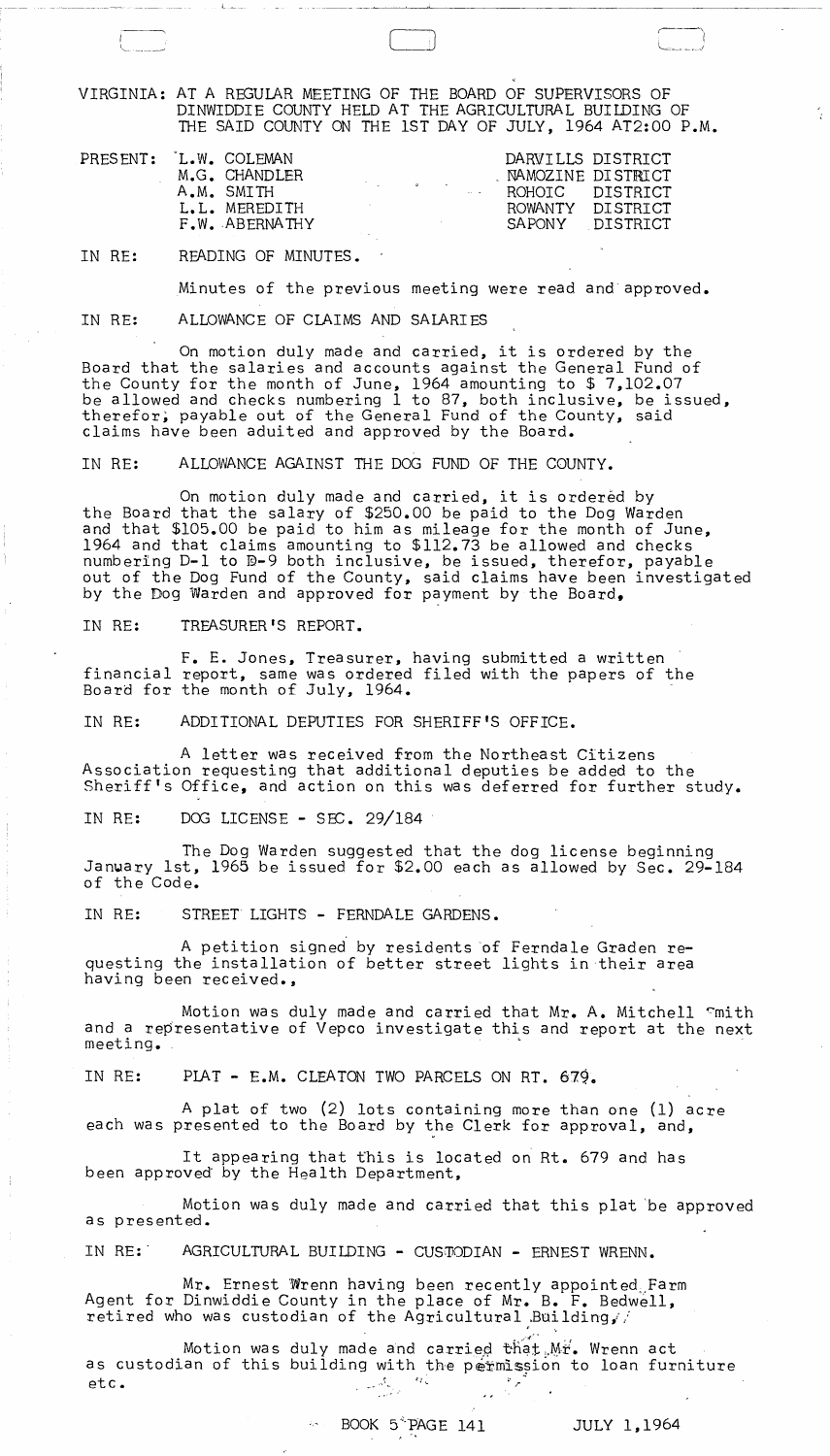IN RE: SCHOOL CONSTRUCTION FUND REQUIREMENTS.

The Finance Board having suggested that a study be made of the time and amount of funds that will be needed to construct the proposed school buildings and additions with funds from the school bonds, so the maximum interest could be collected,

Motion was duly made and carried that the School Board have a schedule of fund requirements for school construction made and presented to the County Treasurer showing amounts and dates of withdrawals.

IN RE: DONATION TO PIEDMONT SOIL CONSERVATION DISTRICT.

Mr. Carl Gregory, having appeared before the Board and requested a donation of \$250.00 for office expenses be made to Piedmont Soil Conservation District.

And it appearing that the same request has been made to Nottoway, Amelia, Powhatan and Prince Edward Counties,

Motion was duly made and carried that the Clerk issue a check' payable to Lee Palmer, Treasurer, Rt. 4 Powhatan Courthouse, for  $$250,00$ 

IN RE: ORDINANCE TO IMPOSE A COUNTY RECORDATION TAX ETC.

The following Ordinance having been proposed for passage at the June 3, 1964 meeting of the Board, and it appearing that notice of intention to propose the same for passage at the July 1, 1964, meeting of the Board has been pub1ished, as required by law, upon motion duly made and carried, the following Ordinance law, upon motion duly made and carried, the following Ordinance<br>was adopted:

BE IT ORDAINED by the Board of Supervisors of Dinwiddie County, as follows:

1. On every deed, except a deed exempt from taxation by law, and on every other instrument upon which there is imposed a state recordation tax pursuant to the provisions of Title 58, Chapter 3, Article 3 of the Code of Virginia of 1950, as amended, there is imposed a County recordation tax in a amount equal to one-third  $(1/3)$  of the amount of the State recordation tax so imposed on the first recordation of each such taxable instrument recorded in the Clerk's Office of " Dinwiddie County; provided, however, that no County recordation tax shall be imposed on any instrument in which the State tax is fifty cents specifically; and provided, further, that where a deed or other such instrument covers or relates to property located partly in Dinwiddie County and partly in another county or city, or in other countes or cities, the tax imposed under the authority of this Ordinance shall be computed only with respect to the property located in Dinwiddie County.

2. The Clerk of the Circuit Court of Dinwiddie County shall collect the County recordation tax imposed by this ordinance and pay the same into the treasury of Dinwiddie County. The said Clerk shall be entitled to receive as compesnation for his services in collecting the said County recordation tax an amount equal to five per cent of the County recordation tax so collected, end  $~\epsilon$ etiCac competisax $x$ xbr $x$ xbr $x$ k $x$ pr $y$ rb $x$ z $x$ x $x$ s $x$ s z $x$ k $x$ z $y$ z $x$ z $x$ k $y$ z $x$ z $y$ z $x$ k $y$ Xxxxxxxx

3. This Ordinance shall become and be in full force and effect on and after  $\&$ ugust 1, 1964.

IN RE: RIDGEWOOD SUBDIVISION - FINAL PLAT.

The Final Plat of Ridgwood Subdivision was presented for approval and it appearing that the County Health Department has' approved same and further that the Resident Engineer has approved a right of way easement from' Petersburg National Park, however no streets have been constructed,

Motion was duly made and carried that upon conpletion of the streets or posting of a  $$4,000.00$ , bond, cash or corporate surety the Board doth approve same and the Clerk is directed to admit same<br>to record.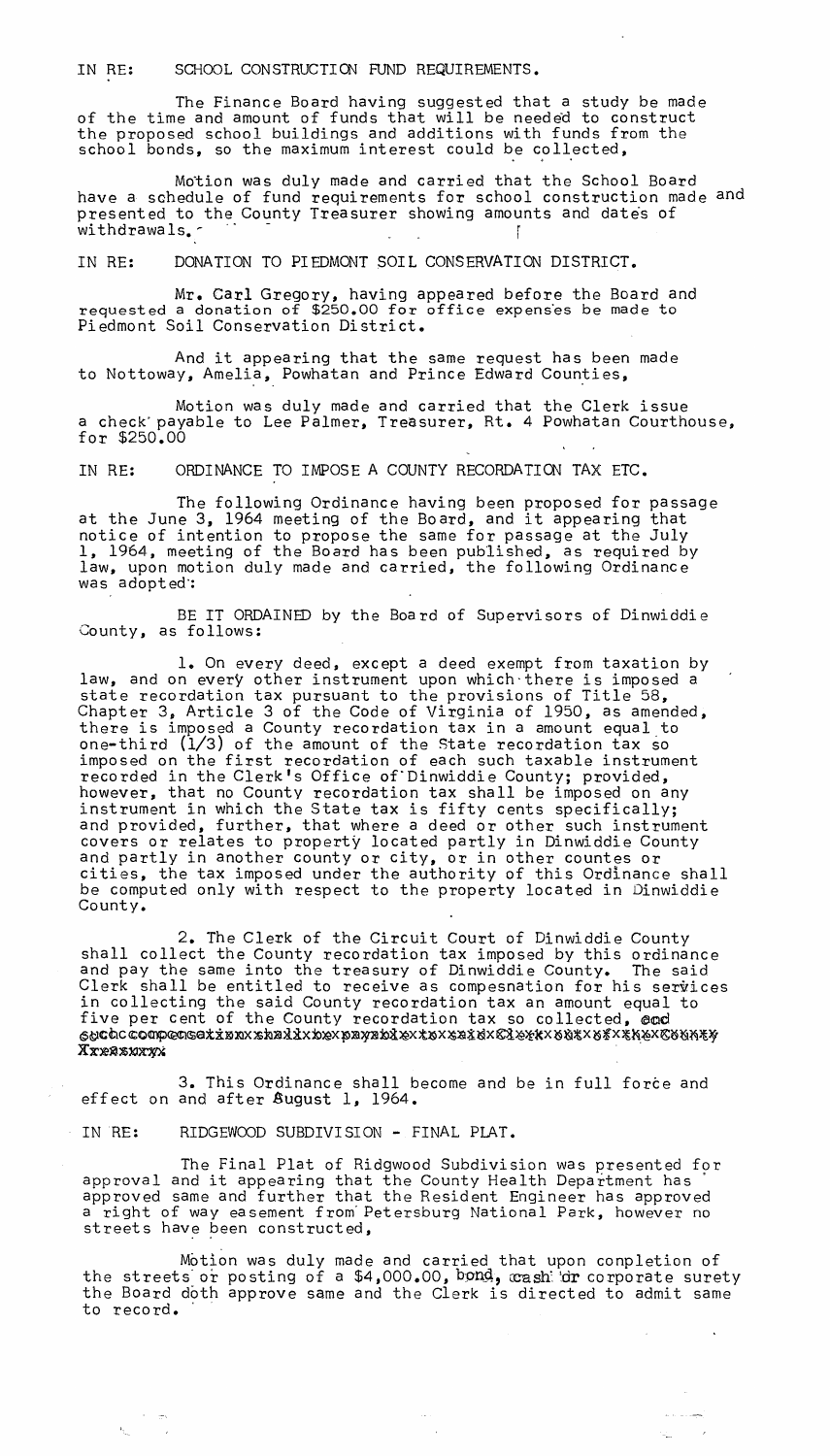## IN RE: RAMBLEWOOD SUBDIVISION - FINAL PLAT.

The final plat of Ramblewood Subdivision was presented for approval by this Board, and it appearing that the Department of Health and the State Highway Resident Engineer have approved the plat generally, but that the streets in this subdivision have not been constructed as required by the County Subdivision Ordinance of July, 1960,

 $\left( \begin{array}{cccc} \bullet & \bullet & \bullet & \bullet \end{array} \right)$  $\begin{pmatrix} \frac{1}{2} & \frac{1}{2} & \frac{1}{2} & \frac{1}{2} & \frac{1}{2} & \frac{1}{2} & \frac{1}{2} & \frac{1}{2} & \frac{1}{2} & \frac{1}{2} & \frac{1}{2} & \frac{1}{2} & \frac{1}{2} & \frac{1}{2} & \frac{1}{2} & \frac{1}{2} & \frac{1}{2} & \frac{1}{2} & \frac{1}{2} & \frac{1}{2} & \frac{1}{2} & \frac{1}{2} & \frac{1}{2} & \frac{1}{2} & \frac{1}{2} & \frac{1}{2} & \frac{1}{2$ 

Motion was duly made and carried that upon the completion of the streets or the posting of a bond either cash or with Corporate and the Clerk is directed to admit same to record.

INGLESIDE SUBDIVISION - DINWIDDIE COURT STREET.

surety in the amount of \$8,000.00 the Board approves the final plat<br>sure the Clerk is directed to admit same to record.<br>The surface of  $\frac{1}{2}$  in RE: INGLESIDE SUBDIVISION - DINWIDDIE COURT STREET.<br>Example 11 Record of V A road viewed by the Board of Viewers beginning on Route 613, 0.21 mile south of Route 1334 running in a westerly direction 0.23 mile to dead end. This road serves 13 houses. Length 0.23 mile. Maintainable cost \$250. Construction cost \$1300. The Board of Viewers recommended that this street be taken into the secondary system under the Rural Additions Policy as approved by the Highway Commission's Policy dated March 19,1964. ~ince this subdivision was platted and put to record dated November 10,1952, it is the recommendation of the Board of Viewers that the County notify the property owners the condition under which this could be taken into the Secondary System of Dinwiddie County.

The foregoing report of the Road Viewers having been read and discussed with the Resident Engineer,

Motion was duly made and carried that the Clerk mail a copy of the report to Mr. Chester Young so he can consult the Highway Department.

IN RE: EDGEHILL PARK SUBDIVISION.

The Board of Viewers viewed an extension to Route 1301 which is a street in Edge Hill Park Subdivision beginning 0.04 mile north of Route 1332 running in a northerly direction a distance of approximately 0.15 mile to dead end. This road serves one house and two trailers. Length 0.15 mile. Estimated maintainable cost \$500. Construction cost \$3000. The Board of Viewers recommended that until the right of way is properly furnished to the County that this street request be dismissed without prejudice.

The foregoing report of' the Road Viewers having been read and discussed with the Resident Engineer,

Motion was duly made and carried that no action be taken at this time.

IN RE: WEST PETERSBURG SUBDIVISION.

The following roads in West Petersburg Subdivision were viewed' by' the Board of Viewers. This subdivision was established in approximately 1922. The Board of Viewers recommended that the following streets be taken into the Secondary System as described belows:

Nottoway Avenue - Beginning at a point on Warwick Street دي Nottoway Avenue - Beginning at a point on Warwick Street<br>5 ق and running in an easterly direction a distance of 0.01 mile to fraction maintained Route 1304. Serves one house. Length 0.01 mile. It and running in an easterly direction a distance of 0.01 mile to<br>
We University maintained Route 1304. Serves one house. Length 0.01 mile.<br>
We Maintainable cost \$100. Construction cost \$200. The Board of Viewers<br>
We unan unanimously recommended that this street be taken into the Secondary<br>System since it has been platted and recorded as having right of way<br>40 feet in width.<br><u>Brunswick Ayenue</u> - Beginning at a point on Roanoke Street System since it has been platted and recorded as having right of way 40 feet in width.

\\] Brunswick Avenue - Beginning at a point on Roanoke Street  $g \searrow$  and running in a westerly direction 0.10 mile to Warwick Street.<br>  $g \searrow$  Serves 9 houses and one school. Maintainable cost \$200. Estimated Serves 9 houses and one school. Maintainable cost \$200. Estimated<br>
construction costs \$500. The Board of Viewers unanimously recommended<br>
that this street be taken into the Secondary System since it has<br>
been platted and r o Construction costs \$500. The Board of viewers unanimously recomments of that this street be taken into the Secondary System since it has to the platted and recorded as having right of way 50 feet in width.

Greensville Avenue - Beginning at a point 0.01 mile east o <sup>o</sup> of Pagan Street and running in a westerly direction a distance of  $\begin{bmatrix} 1 & 0 & 1 \\ 0 & 1 & 0 \\ 0 & 1 & 0 \end{bmatrix}$  of the to Dan Street. Serves 20 houses. Length 0.10 miles. IE  $\frac{1}{2}$  Maintainable cost \$200. Construction cost \$800. The Board of Viewers was streaming to be a secondary construction cost \$800. The Board of Viewers<br>Be a unanimously recommended that this street be taken into the Secondary<br>Eq System since it has been platted and recorded as having right of way System since it has been platted and recorded as having right of way 40 feet in width.

BOOK 5 PAGE 142 July 1,1964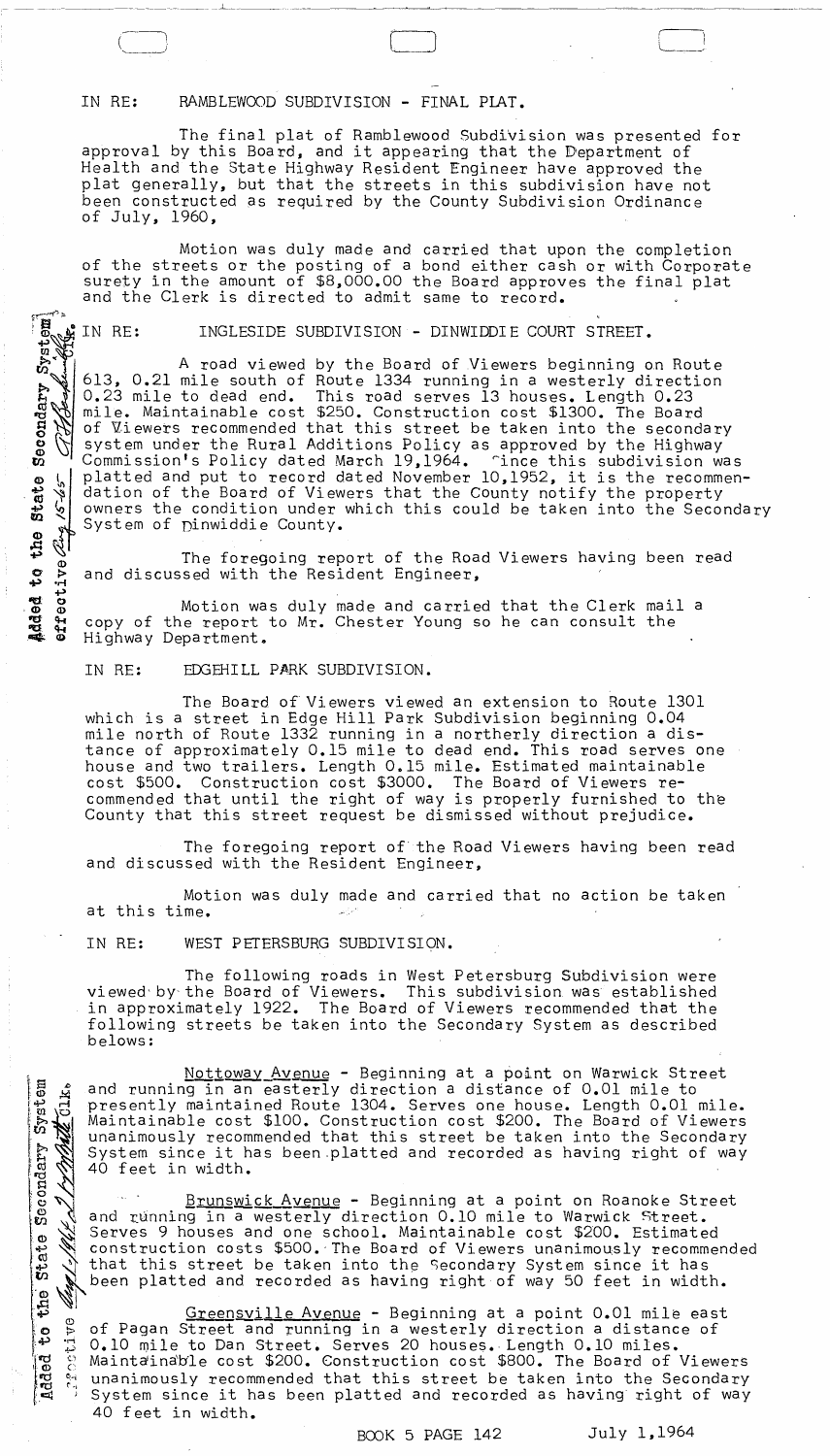Potomac Street - Beginning at a point on Brunswick Avenue and running 0.04 mile to Greenville Avenue, thence 0.04 mile to Surry ~venue,: Length 0.08 mile. Serves one ehurch, Maintainable cost \$300. Construction costs \$800~ The Board of Viewers unanimously recommended that thi street be taken into the Secondary System since it has been platted and recorded as having right of way 40 feet in width.

Roanoke Street- Beginning at a point on Greenville Avenue and running in a southerly direction a distance 0.04 mile to Surry Avenue. Length 0.04 mile. Connecting street. Maintainable cost \$200. Construction cost \$500. The Board of Viewers unanimously recommended that this street be taken into the Secondary System' since it has been platted and recorded as having right of way 40 feet in width.

Warwick Street - Beginning at a point on Nottoway Avenue and running in a southerly direction 0.04 mile to Brunswick Avenue, thence in a southerly direction 0.04 mile to Greenville Avenue. Length 0.08 mile. Serves four houses. Maintainable cost \$300. Construction cost \$800. The Board of Viewers unanimously recommended that this street be taken into the Secondary System since it has been platted and recorded as having right of way 40 feet in width.

Pagan Street - Beginning at a point on Greenville Avenue running in a southerly direction a distance of 0.04 mile to Surry Avenue. 0.04 mile. Connecting Street. Maintainable cost \$200. Construction cost \$600. The Board of Viewers unanimously recommended that this street be taken into the Secondary System since it has been platted and recorded as having right of way. 40 feet in width.

The foregoing report by the Road Viewers having been discussed with the Resident Engineer,

Motion was duly made and carried that these streets be taken into the Secondary System of the State Highway Department.

The Plat showing the forementioned streets is recorded in the Clerk's Office of Dinwiddie County in Plat Book 1 Page 344.

The County guarantees the widths of the streets as shown on said plat.

IN RE: PROFESSIONAL ACRES - PLAT

 $\sim$ I

jecendary system)

**BUT** 

 $\triangledown$ w.  $\boldsymbol{\omega}$ State

881<br>B

A plat of a Subdivision located off of Duncan Road having been presented.

Motion was duly made and carried that copies of same be furnished the Department of Health and the Highway Resident Engineer for study and report at the next meeting.

IN RE: SECONDARY ROAD SYSTEM FINAL BUDGET APPROVED.

Mr. B. C. Medlock, Assistant Resident Engineer, from the Department of Highway presented to the Board the final budget for the year ending June 30, 1964, as to the Secondary Road System of Dinwiddie County showing the proposed improvements and maintenance thereto which budget was gone over with the engineer by the Board and on motion duly made and carried was 'adopted as the final budget for the State Secondary Roads of Dinwiddie County for the ending June 30, 1965.

IN RE: ROAD VIEWERS REPORT - CHANDLER BETHUNE.

The Road Viewers having given the following report on a road known as the Chandler Bethune Road:

A road beginning at a point on Route 675, 0.06 mile east of Route 672 running in a southerly direction a distance of 0.62 of house one running in a southerry orrestion a discusse of or state. road be taken into the Secondary System whereas the necessary 40 foot right of way be secured and duly recorded in accordance with the policy of the Virginia Department of Highways and that it be built when funds become available, in stage construction. Mainedito when fance accessing eventsing, in soage construction \$4,500.00.

And it appearing that a deed and Plat have been recorded in Deed Book 120 on Page 90 granting a 40 foot right of way for the proposed road,

Motion was duly made and carried that this road be added to the Secondary System. The County guarantees a 40 foot right of way.

-----11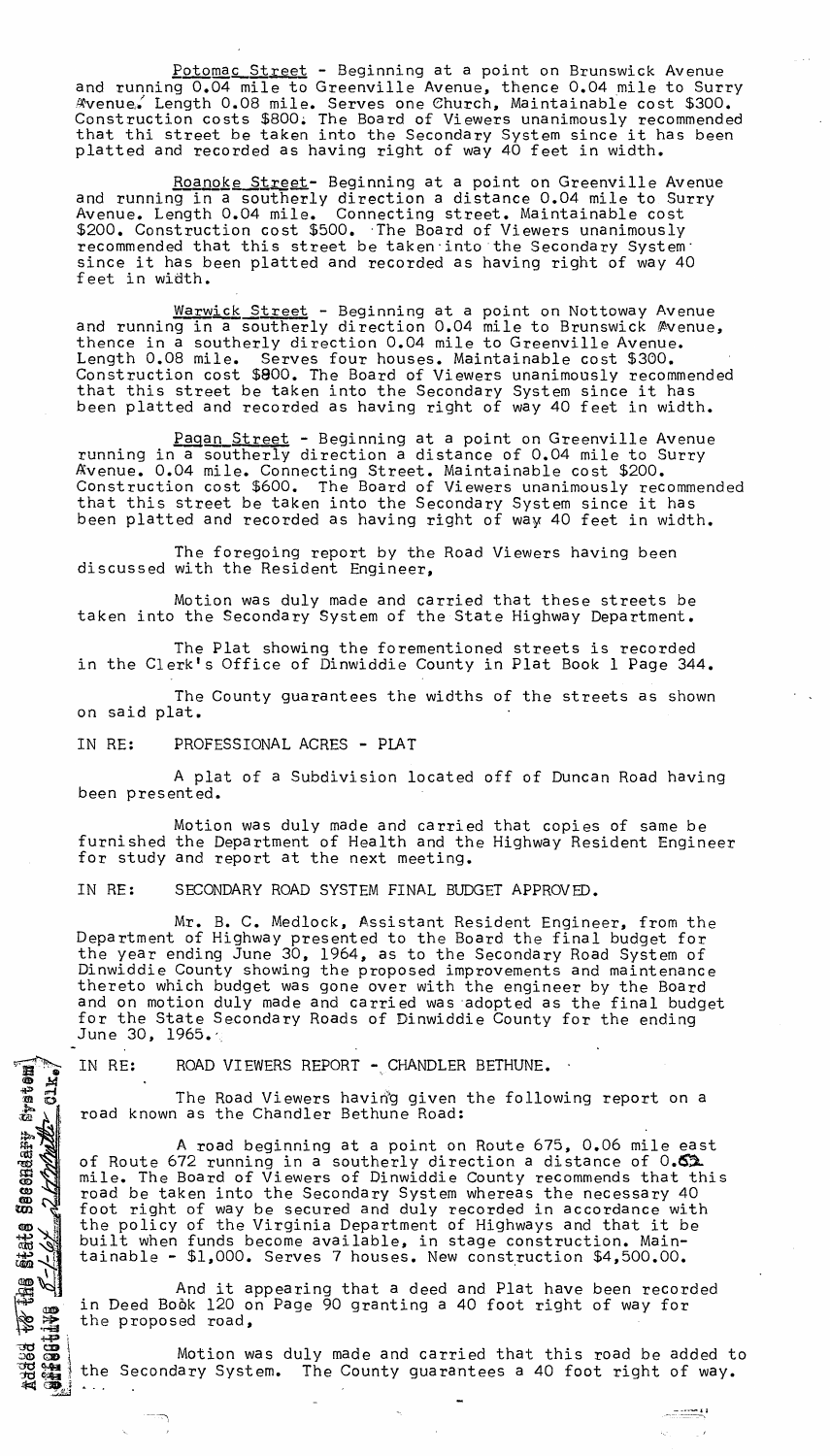## IN RE: MEDICAL COLLEGE OF VIRGINIA - CONTRACT FOR INDIGENT PERSONS.

A new contract effective July 1, 1964 to July 1, 1965, with the Medical College of Virginia for the treatment of indigent persons at the rate of \$28.71 per patient day having been presented,

\_\_\_\_\_\_\_\_ . \_\_\_ . \_\_ .\_. \_\_\_\_\_\_ 1 \_\_\_ .\_ \_. \_\_\_\_\_\_\_\_\_\_\_ ~\_~ --.~---~----------c\_\_----

(----  $\lfloor \cdot \rfloor$ 

Motion was duly made and carried that this contract be and hereby is approved by this Board and the Chairman is directed to execut e same.

IN RE: JOHNSTON-WILLIS-CONTRACT FOR INDIGENT PERSONS.

A new contract effective July 1, 1964 to July 1, 1965, with the Johnston-Willis for the treatment of indigent persons at the rate of \$22.83 per patient day having been presented,

Motion was duly made and carried that this contract be and hereby is approved by this Board and the Chairman is directed to execut e same.

IN RE: PETERSBURG GENERAL HOSPITAL-CONTRACT FOR INDIGENT PERSONS.

A new contract effective July 1, 1964 to July 1, 1965, with the Petersburg General Hospital for the Treatment of indigent persons at the rate of \$24.79 per patient day having been presented,

Motion was duly made and carried that this contract be and hereby is approved by this Board and the Chairman is directed to execute same.

IN RE: OUTPATIENT AND EMERGENCY ROOM SERVICE.

It being brought to the attention of the Board that under Section 32-292 the County may authorize outpatient and emergency. room service as defined in Section 32-294. And the Superintendent having advised against participation under these sections.

Motion was duly made and carried that the Welfare Board be requested not to authorize expenditures under these sections.

IN RE: PLATS - CLERK TO RECORD.

,---,

"

It appearing to the Board that in some cases, Subdividers have meet the requirements imposed by the County Subdivision Ordinance several weeks before the Board meets,

Motion was duly made and carried that the Clerk be and hereby is authorized to record these plats when all requirements have been met.

IN RE: SEPTEMBER MEETING ON SEPTEMBER 9, 1964.

It appearing to the Board that most of the members will be attending the L.G.O.C meeting in Charlottesville on the regular meeting date September 2nd,

Motion was duly made and carried that the September meeting be held on September 9th at 2:00 P.M. and the Chairman or Vice Chairman is directed to sign the pay roll checks on September 2nd.

IN RE: SOFT DRINK BOX - AGRICULTURAL BUILDING.

A request for the installation of a soft drink box in the Agricultural Building was received and referred to the direction of Mr. Ernest Wrenn, Custodian of the Building·

IN RE: JEREMIAH COURTNEY RETAINERS FEE.

The Clerk read a letter from Mr. Jeremiah Courtney \$125.00 as a retainers fee for his services in connection with the Namozine Radio frequency, and no action was taken. The Clerk read a letter from Mr. Jeremiah Courtney setting in connection with the<br>taken.<br>e meeting was adjourned.<br> $\frac{\sqrt{2}}{\sqrt{2}}\frac{\sqrt{2}}{\sqrt{2}}\frac{\sqrt{2}}{\sqrt{2}}$ <br>I.W.Coleman,Chairman G

There being no further bussiness the meeting was adjourned.

Attest.

BOOK 5 PAGE 143 JULY 1,1964